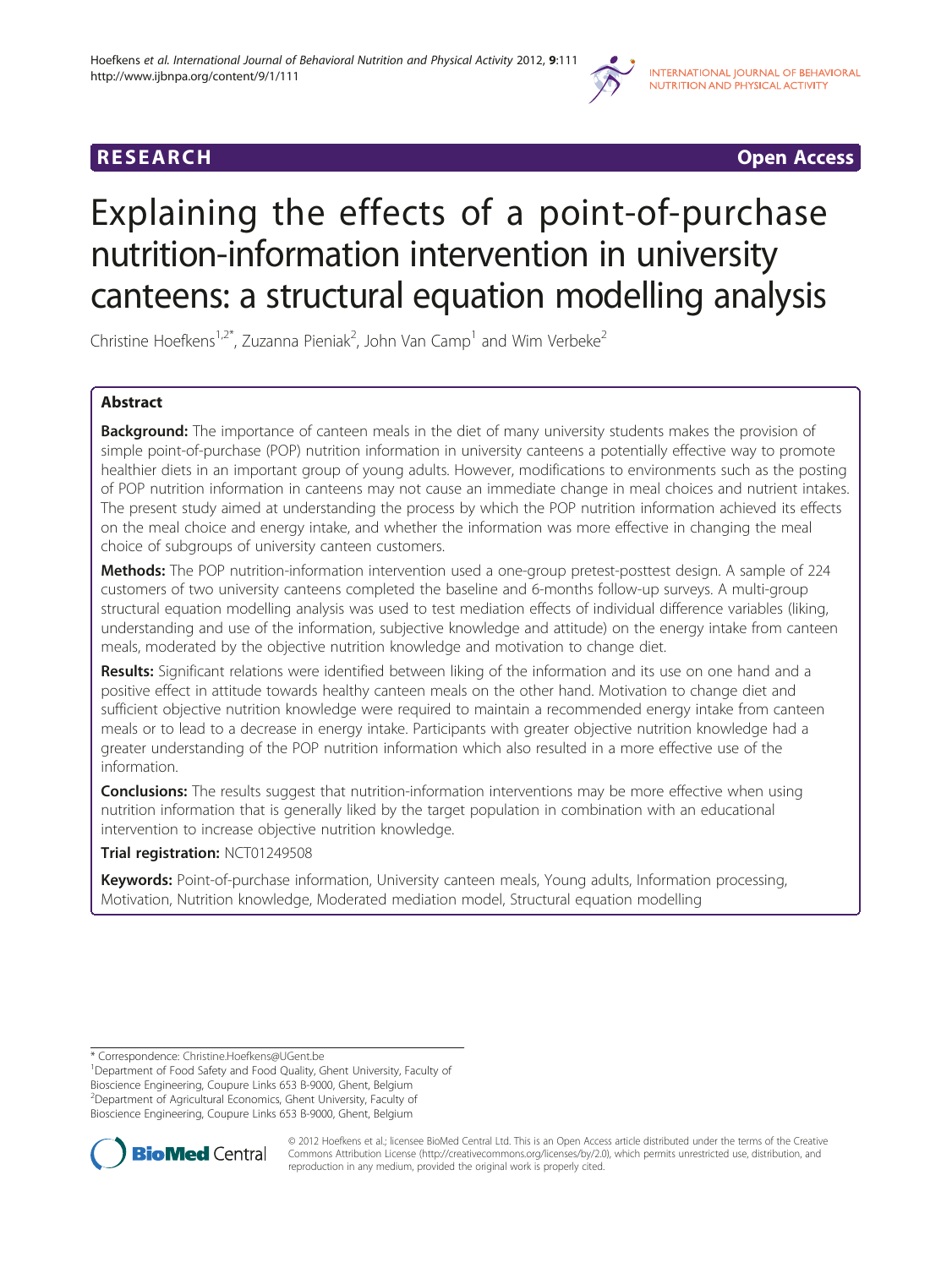# Background

Young adults often establish unfavourable dietary habits when leaving the parental home to enter university, i.e. consuming a diet of limited variety, high snacking, consuming more high-fat foods (including fast foods), more soft drinks, and less fruit and vegetables [\[1](#page-8-0)-[3](#page-8-0)]. Such habits may have a long-lasting impact on their own health or the health of their future families [\[3,4](#page-8-0)]. Therefore, it is important to promote maintenance of adequate nutritional habits learned at home or to improve current eating habits.

For many university students canteen meals constitute an important part of the diet [[5](#page-8-0)]. Because canteen customers might not be aware of the nutritional quality of their meal choices [[6\]](#page-8-0), which are often too rich in energy, fat and sodium, and contain insufficient amounts of fruit and vegetables [[7,8\]](#page-8-0), dietary guidance through simplified point-of-purchase (POP) nutrition information on menu choices in canteens could be a strategically important approach to promote healthy dietary choices.

Evaluation of the overall effect of a POP nutritioninformation intervention in two canteens of Ghent University showed that nutrition information by using a star-rating system as signage did not effectively change meal choices and nutrient intakes [\[9](#page-8-0)]. Modifications to the environment such as posting nutrition information in university canteens might not cause an immediate dietary change [[10\]](#page-8-0). Consumer behaviour and information processing models posit that communication and information efforts, if being attended to and properly processed, move individuals through a sequence of hierarchical stages, often referred to as a "hierarchy of effects" [\[11,12\]](#page-8-0). This concept indicates the different mental stages that consumers go through after being exposed to information and when responding to information and making buying decisions. While it is generally accepted that a structure includes a cognitive response (learning, knowing), an affective response relating to attitude formation (thinking, feeling) and (ultimately) a behavioural response (intending, doing), the sequence and separation of these hierarchical steps depend on person-related, product-related and situational factors. In this study, the classical sequence from knowledge to behaviour was assumed [\[13,14](#page-8-0)]. Furthermore, direct paths from each step of the hierarchy to the behavioural stage were investigated.

In addition, the effect of nutrition information on dietary behaviour may differ between individuals [[15](#page-8-0),[16](#page-8-0)]. To examine causal pathways of information effects in subgroups of canteen customers, moderated mediation models are especially valuable. In these statistical models, a third variable mediates the effect of an independent variable on the dependent variable, and this mediated or indirect effect depends on the level of a moderator (i.e. conditional indirect effect) [[17](#page-8-0)]. Despite the acknowledged importance of investigating mediation and moderation effects of interventions on dietary behaviour, only a few studies have done so and none of them have evaluated a nutrition-information intervention in a canteen environment [\[18,19\]](#page-8-0).

The objective of the study was to explain the ineffectiveness of our nutrition-information intervention in university canteens [\[9](#page-8-0)]. A moderated mediation model was estimated to examine, first, the process by which the POP nutrition information achieved its effects on the meal choice and energy intake, and second, whether the information was more effective in changing the meal choice of subgroups of university canteen customers. From consumer behaviour models, our first hypothesis was that individuals who understand and like the POP nutrition information, will be more likely to use the information, will increase their subjective knowledge about how to evaluate the healthiness of a food, leading to a more positive attitude towards healthy canteen meals and ultimately to a healthier meal choice (Figure [1](#page-2-0)). A second hypothesis was that the POP nutrition information would be most effective among more motivated and more knowledgeable individuals [\[16](#page-8-0)]. Because the information was designed to facilitate the identification of healthier meal choices, also less knowledgeable consumers with a high motivation to change their diet were hypothesized to be positively influenced by the intervention.

# Methods

# Study design and participants

The nutrition-information intervention that forms the starting point of the present study used a one-group pretest-posttest design. A convenience sample of 224 students (165 females and 59 males) between the ages of 17 and 35 years (Mean 21 years, SD 3), who were regular customers of two canteens of Ghent university (Belgium), enrolled in the intervention (59% of the baseline sample) and completed three-day food records and self-administered structured questionnaires at baseline (October and November 2008) and follow-up (April and May 2009).

Customers of the canteens of Ghent University compose their meal by choosing one protein component, one sauce component, one vegetable component and a carbohydrate source. As such, about 180 meal combinations are possibly chosen and consumed daily. Because of display place constraints and the risk of information overload, each day a selection of 12 meals (ie, the three best meal options for each of the four protein components) was communicated. These 12 best meal combinations were selected based on the compliance of a meal's content of energy, saturated fat, sodium, and the size of the vegetable portion with the respective meal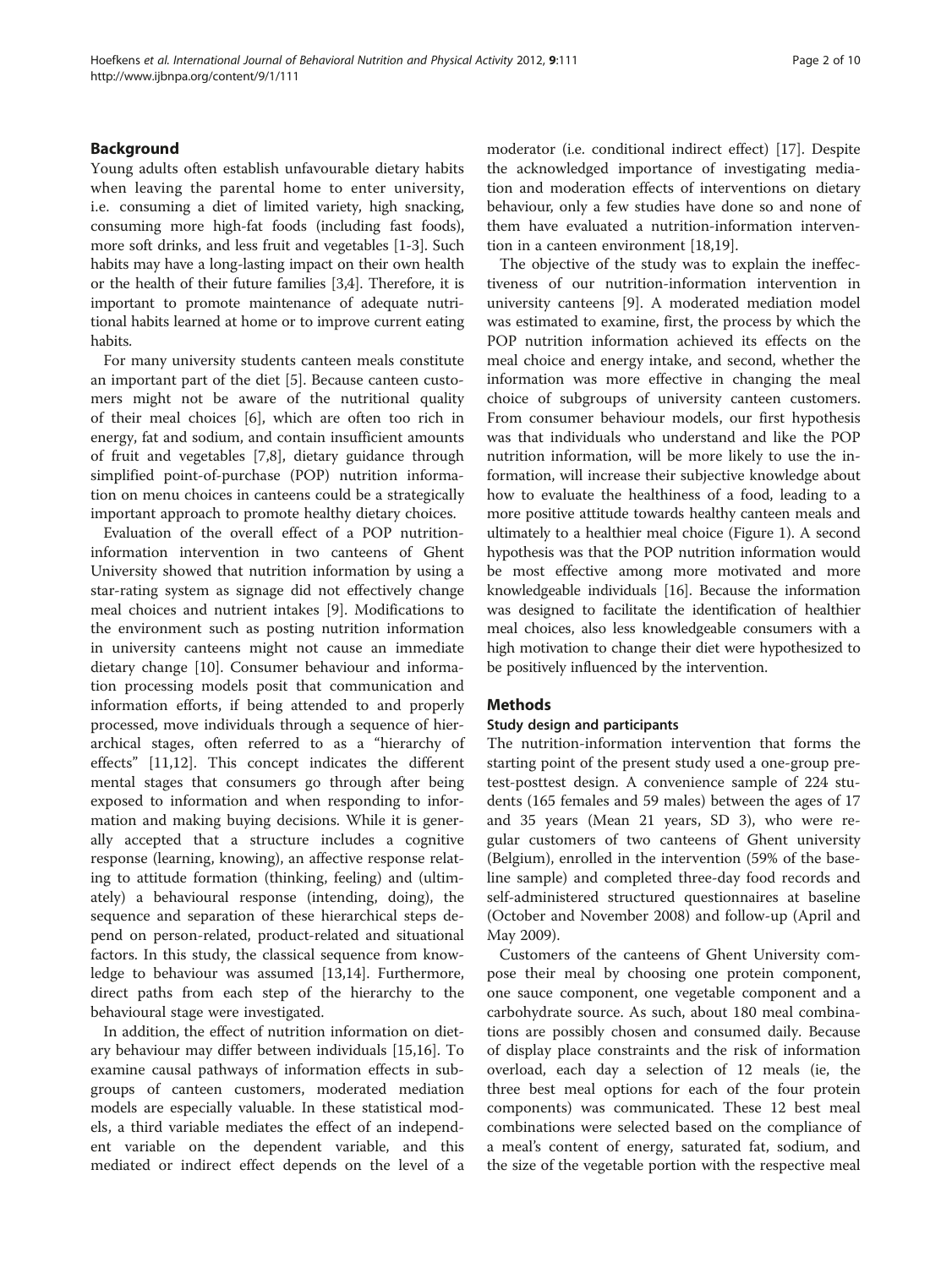<span id="page-2-0"></span>

Figure 1 Hypothetical model of the process by which the nutrition information achieves its effects on the meal choice and energy intake.

recommendations (for energy: <500 kcal, saturated fat: <13% of energy, sodium: <2.2 mg/kcal, and vegetable: >150 g [\[20](#page-8-0)-[22\]](#page-8-0)).

The nutrition information on the best meal combinations, which was first posted in March 2009, consisted of a star rating ranging from zero to three stars and a descriptor for nutrients or food group that did not comply with recommendations. If a meal complied with a recommendation, it received a score of 1. The maximum score was 4, which would mean that the meal complied with the meal recommendation for energy, saturated fat, sodium and the amount of vegetables. These scores were translated into stars, whereby scores 2, 3, and 4 received, respectively, 1, 2, and 3 stars. Participants were not informed about the posting of nutrition information in the university canteens but only about the study purpose of assessing eating habits. They were explained that measurements at two points in time were necessary to have a proper representation of consumption patterns. Other measures taken to reduce possible bias from experimenter demand effects, were the posting of the labels in the canteens before opening hours and the formatting of supportive material according to the house style of all communications by the canteen administration. As such, the posted nutrition information and other materials did not contain any link to the study or researchers. A more detailed description of the nutrition-information intervention, the sample characteristics and results of the overall efficacy of the intervention are provided in Hoefkens et al. [\[9](#page-8-0)]. The study protocol was granted ethics approval by the Belgian Ethics Committee of the Ghent University Hospital (ethics approval number EC/2008/482) and registered on ClinicalTrials.gov (Id number NCT01249508).

#### Measures

#### Behavioural outcome

The primary outcome variable of the intervention was the number of chosen meals that complied with all

recommendations (i.e. three-star meals) [\[9](#page-8-0)]. The present study used the energy intake from the canteen meal as a proxy for the star rating of the reported meal choice. The energy intake from the canteen meal at both baseline and follow-up were calculated as the average of the three days collected through self-administered food records together with the energy values and standardized portion sizes of the meal components provided by the caterer. Based on the difference in energy intake from the canteen meal between follow-up and baseline, participants were categorized into (1) increasing energy intake (i.e. increase of more than one standard deviation with  $SD = 147$  kcal), (2) maintaining high energy intake, (3) maintaining moderate energy intake, (4) maintaining low or recommended energy intake, and (5) decreasing energy intake (i.e. decrease of more than 147 kcal). The mean (SD) and the distribution of the outcome variable are presented in Table [1.](#page-3-0)

## Theory-based mediators

The theoretical framework of the nutrition-information intervention was based on a combination of the model of consumer information processing proposed by Grunert and Wills [[23](#page-8-0)] and the Hierarchy-of-effects (HOE) model [[11](#page-8-0)].

The hypothesized mediators related to information processing were liking of the information (3 items; Cronbach's alpha = 0.81) [[24,25](#page-8-0)], subjective understanding (3 items; Cronbach's alpha = 0.80) [[26\]](#page-8-0), objective understanding (aggregated score on 14 items; see further) and self-reported use of the information (5 items; Cronbach's alpha = 0.93) [[27\]](#page-8-0) (Table [1](#page-3-0)). Liking was measured on a 7-point interval scale from "totally not" to "very much" using the items:"I like the information", "The information is attractive to me", "The information is interesting to me". Subjective understanding of the information was measured on a 7-point Likert scale (from "totally disagree" to "totally agree") using a 3-item measure including "The information is hard to interpret/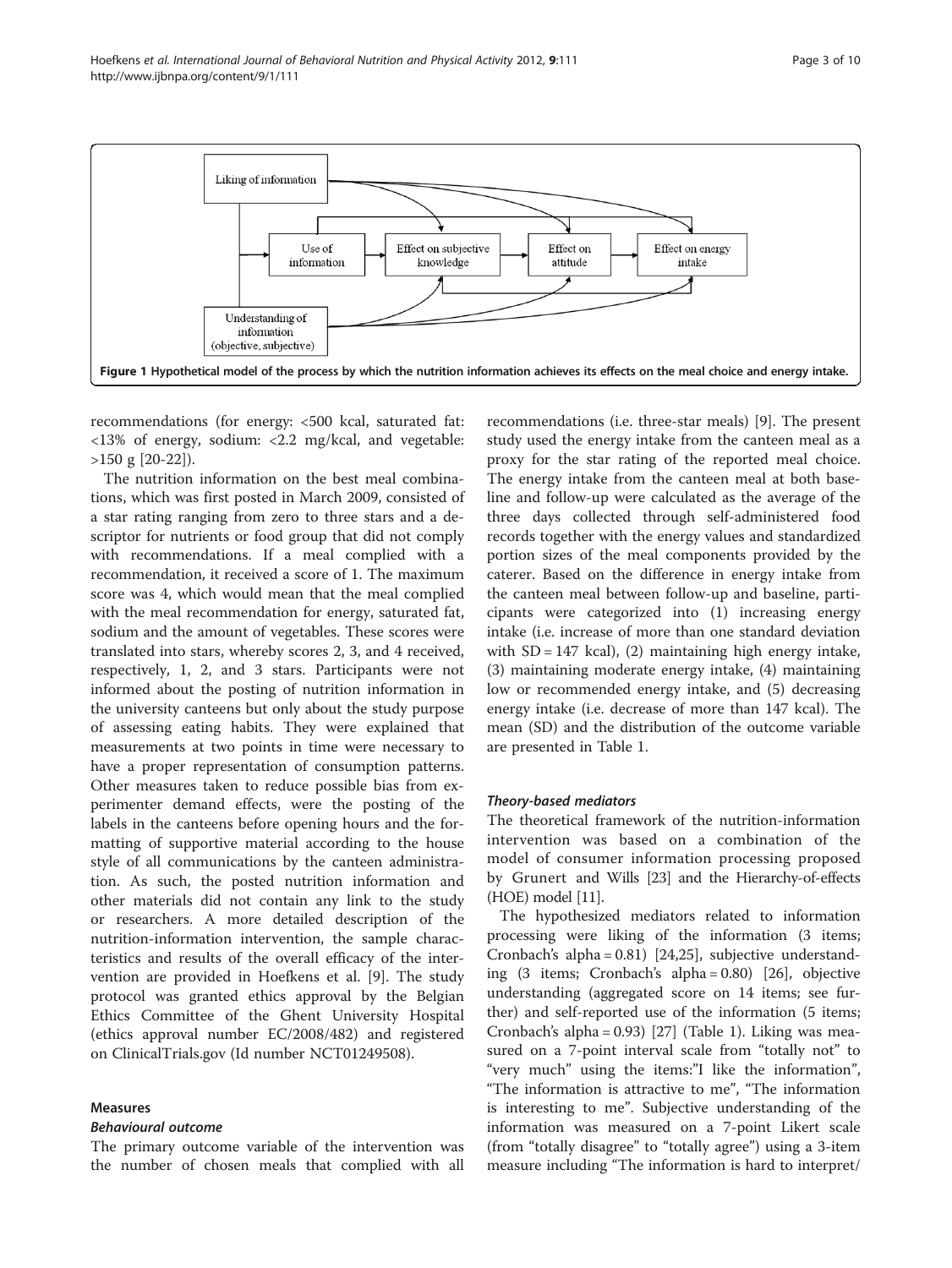|          |                                                      |               | Total sample<br>$(n = 220)^a$ | People with<br>low knowledge<br>and high intention<br>$(n = 70)$ | People with<br>high knowledge<br>and high intention<br>$(n = 44)$ |
|----------|------------------------------------------------------|---------------|-------------------------------|------------------------------------------------------------------|-------------------------------------------------------------------|
| Mediator | Effect on energy intake                              | $Mean \pm SD$ | $1.10 \pm 147$                | $-27.88 \pm 132$                                                 | $-30.66 \pm 126$                                                  |
|          | Increase in energy intake                            | Frequency (%) | 5                             | 9                                                                | 5                                                                 |
|          | Maintenance of high energy intake                    |               | 17                            | 10                                                               | 18                                                                |
|          | Maintenance of moderate energy intake                |               | 55                            | 57                                                               | 59                                                                |
|          | Maintenance of low or recommended energy intake      |               | 16                            | 16                                                               | 11                                                                |
|          | Decrease in energy intake                            |               | 6                             | 9                                                                | $\overline{7}$                                                    |
|          | <b>Effect on attitude</b>                            | $Mean \pm SD$ | $-0.69 \pm 1.34$              | $-0.61 \pm 1.15$                                                 | $-0.64 \pm 1.35$                                                  |
|          | Negative change in attitude                          | Frequency (%) | 10                            | $\overline{7}$                                                   | $\overline{2}$                                                    |
|          | Maintenance of low attitude                          |               | 23                            | 19                                                               | 25                                                                |
|          | Maintenance of moderate attitude                     |               | 34                            | 40                                                               | 32                                                                |
|          | Maintenance of high attitude                         |               | 5                             | $\overline{4}$                                                   | $\overline{7}$                                                    |
|          | Positive change in attitude                          |               | 27                            | 30                                                               | 34                                                                |
|          | Effect on subjective knowledge                       | $Mean \pm SD$ | $-0.05 \pm 0.94$              | $-0.12 \pm 0.99$                                                 | $-0.07 \pm 0.71$                                                  |
|          | Negative change in knowledge                         | Frequency (%) | 10                            | 11                                                               | 11                                                                |
|          | Maintenance of low knowledge                         |               | 11                            | 13                                                               | 9                                                                 |
|          | Maintenance of moderate knowledge                    |               | 23                            | 30                                                               | 14                                                                |
|          | Maintenance of high knowledge                        |               | 8                             | 6                                                                | 5                                                                 |
|          | Positive change in knowledge                         |               | 49                            | 40                                                               | 61                                                                |
|          | Use of information <sup>b</sup>                      | $Mean \pm SD$ | $2.90 \pm 1.51$               | $3.03 \pm 1.47$                                                  | $3.21 \pm 1.52$                                                   |
|          | Never                                                | Frequency (%) | 27                            | 24                                                               | 23                                                                |
|          | Rarely                                               |               | 20                            | 16                                                               | 14                                                                |
|          | Occasionally                                         |               | 15                            | 17                                                               | 14                                                                |
|          | Sometimes                                            |               | 24                            | 27                                                               | 30                                                                |
|          | Regularly                                            |               | 10                            | 13                                                               | 16                                                                |
|          | Often                                                |               | 4                             | 1                                                                | 5                                                                 |
|          | Always                                               |               | $\mathbf{1}$                  | 1                                                                | $\circ$                                                           |
|          | Subjective understanding of information <sup>b</sup> | $Mean \pm SD$ | $4.54 \pm 1.25$               | $4.54 \pm 1.23$                                                  | $4.45 \pm 1.17$                                                   |
|          | Totally disagree                                     | Frequency (%) | 2                             | 1                                                                | $\mathbf{0}$                                                      |
|          | Disagree                                             |               | 5                             | 3                                                                | 5                                                                 |
|          | Rather disagree                                      |               | 11                            | 13                                                               | 16                                                                |
|          | Neither agree, nor disagree                          |               | 30                            | 33                                                               | 34                                                                |
|          | Rather agree                                         |               | 26                            | 27                                                               | 25                                                                |
|          | Agree                                                |               | 22                            | 17                                                               | 18                                                                |
|          | Totally agree                                        |               | $\overline{4}$                | 6                                                                | $\overline{2}$                                                    |
|          | Objective understanding of information               | $Mean \pm SD$ | $10.19 \pm 2.25$              | $9.63 \pm 2.29$                                                  | $10.32 \pm 1.91$                                                  |
|          | Liking of information <sup>b</sup>                   | $Mean \pm SD$ | $4.35 \pm 1.06$               | $4.43 \pm 1.02$                                                  | $4.56 \pm 1.00$                                                   |
|          | Not like at all                                      | Frequency (%) | $\overline{2}$                | 3                                                                | $\circ$                                                           |
|          | Moderately dislike                                   |               | 3                             | 1                                                                | 5                                                                 |
|          | Slightly dislike                                     |               | 12                            | 9                                                                | 5                                                                 |
|          | Neutral                                              |               | 34                            | 34                                                               | 34                                                                |
|          | Slightly like                                        |               | 39                            | 41                                                               | 39                                                                |
|          | Moderately like                                      |               | 11                            | 11                                                               | 18                                                                |
|          | Like very much                                       |               | $\circ$                       | $\overline{0}$                                                   | $\overline{0}$                                                    |

# <span id="page-3-0"></span>Table 1 Descriptive characteristics (mean + SD, frequency (%)) for the total sample and subgroups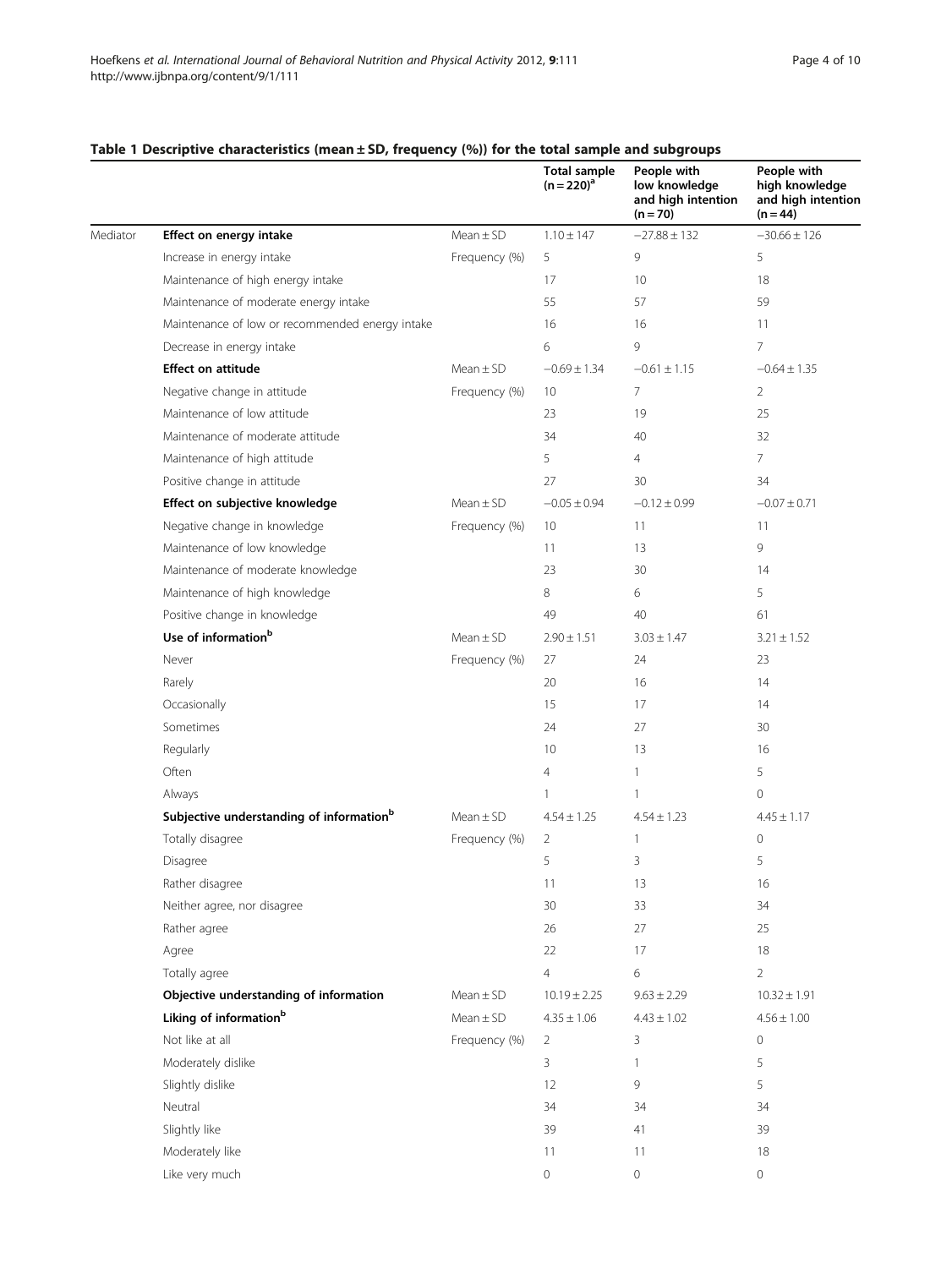| Moderator | Objective nutrition knowledge         | $Mean \pm SD$ | $9.10 \pm 1.53$ | $7.03 \pm 1.65$ | $11.92 \pm 1.76$ |
|-----------|---------------------------------------|---------------|-----------------|-----------------|------------------|
|           | Intention to change diet <sup>b</sup> | $Mean \pm SD$ | $4.65 \pm 1.16$ | $5.53 \pm 0.63$ | $5.44 \pm 0.58$  |
|           | Very unlikely                         | Frequency (%) | -2              | 0               | $\mathbf 0$      |
|           | Unlikely                              |               | 3               | 0               | $\mathbf 0$      |
|           | Rather unlikely                       |               | 9               | 0               | $\mathbf 0$      |
|           | Neutral                               |               | 29              | 0               | $\mathbf{0}$     |
|           | Rather likely                         |               | 35              | 54              | 59               |
|           | Likely                                |               | 18              | 37              | 34               |
|           | Very likely                           |               | $\overline{4}$  | 9               |                  |
|           |                                       |               |                 |                 |                  |

Table 1 Descriptive characteristics (mean ± SD, frequency (%)) for the total sample and subgroups (Continued)

<sup>a</sup>Four individuals were removed from the sample because of incomplete information, leaving a final sample of 220 valid cases.

 $b$  Distributional labels for the response categories "2", "3", "5","6" were not present on the scales at data collection, but are included in the table for clarity of presentation.

hard to extract/difficult to understand". For objective understanding, an index was computed counting the number of correct answers to 14 multiple-choice questions on the definition and the interpretation of the starrating information (scores from 0 to 14). To assess usage of the information, participants were asked to rate on a 7-point scale how often (ranging from "never" to "always") they used the information (1) to make their meal choice, (2) to choose the healthiest meal, (3) to avoid meals containing too much energy, (4) to avoid meals containing too much saturated fat, (5) to avoid meals containing too much sodium (salt).

Two potential mediators derived from the HOE model were "effect on subjective knowledge" about the healthiness of a food and "effect on attitude" towards healthy canteen meals (Table [1](#page-3-0)). Subjective knowledge (4 items; Cronbach's alpha: baseline =  $0.75$ , follow-up =  $0.81$ ) [[28](#page-8-0)] and attitude (single item) [\[29](#page-8-0)] were measured at baseline and follow-up by asking participants' agreement with a series of questions on a 7-point Likert scale. Examples of items used to measure subjective knowledge are "I have a lot of knowledge about how to evaluate the nutritional value of a food", "I have a lot of knowledge about how to prepare a healthy meal", "I know which food is healthy for me" and "My friends consider me as an expert in healthy foods". Attitude was measured using the following item "Canteen meals that are designated as healthy choices are better for me". For the effect on subjective knowledge a score of one to five was assigned as follows: (1) negative change in knowledge, (2) maintaining low knowledge, (3) maintaining moderate knowledge, (4) maintaining high knowledge, (5) positive change in knowledge. The same classification procedure was used to derive effect on attitude with five final categories: (1) negative change in attitude, (2) maintaining low attitude, (3) maintaining moderate attitude, (4) maintaining high attitude, (5) positive change in attitude. A decrease and increase in knowledge or attitude from baseline to follow-up of more than one standard deviation (with SD = 0.94 for change in subjective

knowledge;  $SD = 1.34$  for effect on attitude) on a 7-point scale was used to classify participants under categories 1 and 5, respectively.

Both single and multiple items were used to measure mediator constructs. Multiple items are often preferred above a single item in order to capture more of the construct meaning and to enhance construct validity [[30,31\]](#page-8-0). However, recent research has indicated that the predictive validity of single-item measures for concrete constructs are as predictive as multi-item measures [\[32](#page-8-0)]. Regarding the number of items to be considered, no concrete rule of thumb exists.

# Theory-based moderators

The potential moderators of the intervention effects were defined on the basis of the objective nutrition knowledge and intention to change diet at baseline. Four subgroups of individuals were compared: those with (1) high knowledge and high intention  $(n = 44)$ , (2) high knowledge and low intention  $(n = 54)$ , (3) low knowledge and high intention  $(n = 70)$ ,  $(4)$  low knowledge and low intention  $(n = 52)$ . Objective nutrition knowledge was determined using the index of knowledge on dietary recommendations developed by Grunert et al. [\[33\]](#page-8-0). High versus low knowledge was defined as a score of more versus less than 8.5 on 19 items. Participants' intention to change their diet in the next six months (used as a proxy for motivation to change diet) was measured on a 7-point interval scale from "very unlikely" to "very likely" (5 items; Cronbach's alpha = 0.94) by means of the following items: "I plan/expect/desire/intend/want to eat more healthy" [[34](#page-8-0)]. A median split (cut-off = 4.7) was used to form high and low subgroups on intention of dietary change. The mean (SD) and the distribution of the moderators for the different subgroups are presented in Table [1](#page-3-0).

# Statistical analyses

Data were analyzed using the robust maximum likelihood procedure in LISREL 8.72 [[35](#page-8-0)]. First, a structural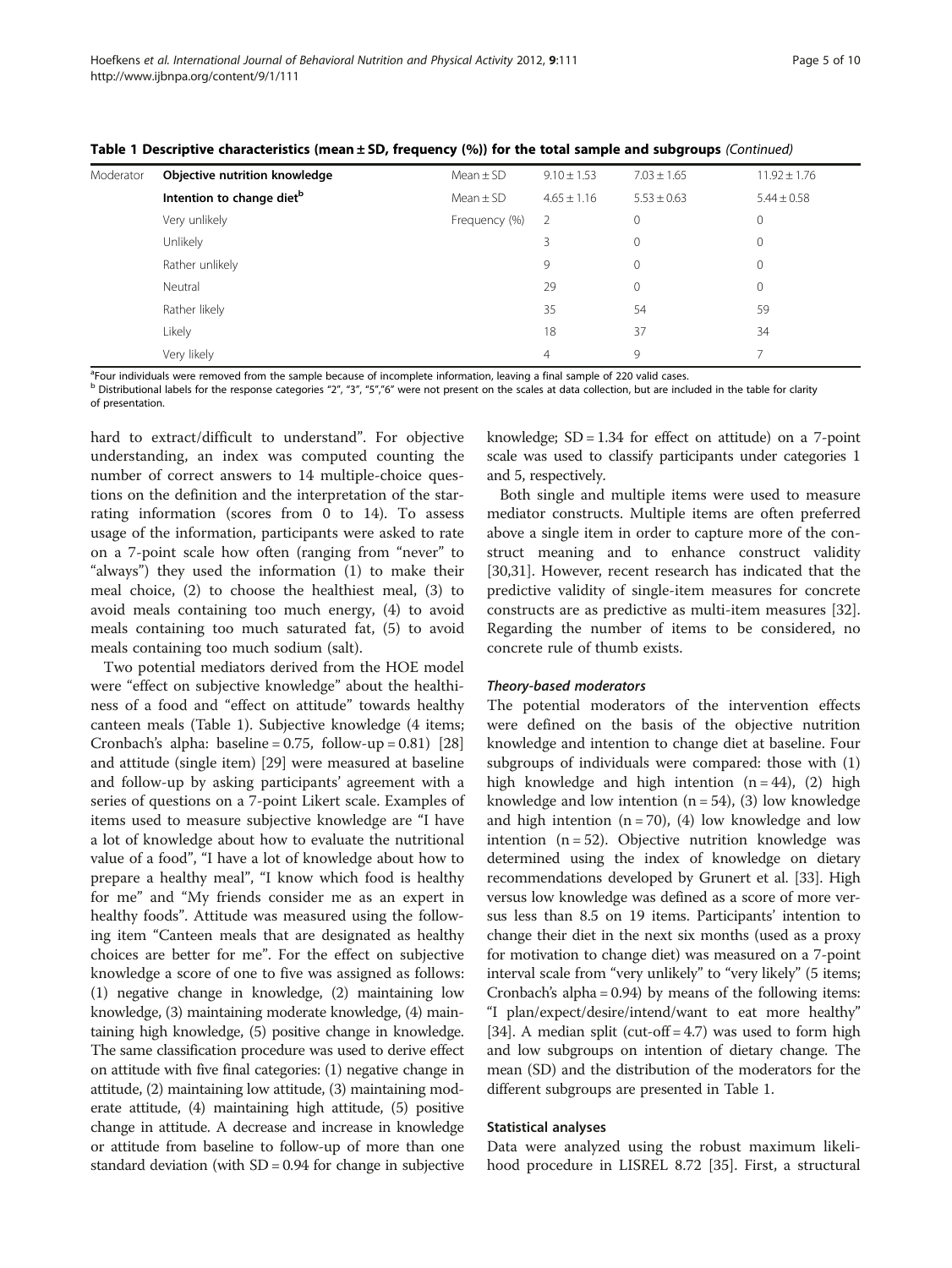equation modelling (SEM) analysis was used to test the hypothesized model (Figure [1](#page-2-0)) for the total sample. Second, a multi-group SEM analysis was performed to investigate the same model in the four subgroups of individuals (characterized by moderating factors) and, as such, to provide insights in differences in the effectiveness of the intervention between the subgroups. SEM is a multivariate technique combining aspects of factor analysis and multiple regression that enables to simultaneously estimate a series of hypothesized relationships among observed and unobserved (latent) variables to determine whether these associations are consistent with an obtained sample of data [\[36,37](#page-8-0)]. The unique advantage of SEM is that by using latent variables, the measurement error can be eliminated. Extracting measurement error in SEM implies greater theoretical meaningfulness and cross-population stability to the parameters than might be achieved with methods such as regression or analysis of variance that do not correct for unreliability [[38\]](#page-8-0). Additionally, SEM allows analysing simultaneously a system of equations that represent (full) theoretical models [[36\]](#page-8-0). SEM also enables to examine relations between variables, such as mediators and moderators, in a simultaneous way (by means of multigroup analysis) that many other techniques cannot [\[37\]](#page-8-0).

Correlation coefficients were first calculated between the variables of interest. All correlations were below 0.70, thus multicollinearity was not a concern in the present data [[39](#page-8-0)]. SEM parameters were then estimated and the general fit of the model was assessed first for the total sample and then for the four subgroups based on nutrition knowledge and motivation to change diet. To evaluate the fit of the model, the  $\chi^2$ -value together with degrees of freedom are reported, as well as four other indices: the root mean square error of approximation (RMSEA), the normed fit index (NFI), the nonnormed fit index (NNFI) and the comparative fit index (CFI). Values below 0.08 for RMSEA [\[40](#page-8-0)] and above 0.90 for NFI, NNFI and CFI [\[36](#page-8-0)] indicate an acceptable fit between the model and the data.

# Results and discussion

# Goodness-of-fit of the models

First in order to analyse the process by which the POP nutrition information achieved its effects on the meal choice and energy intake, a SEM was performed on the total sample. The hypothesized model as presented in Figure [1](#page-2-0) performed well for the total sample (Table [2](#page-6-0)). The  $\chi^2$  for the model was 172.58 with 74 degrees of freedom  $(p < 0.001)$ . The RMSEA value was 0.078; the CFI was 0.96, the NNFI was 0.94 and the NFI was 0.93, indicating that the goodness-of-fit indices were satisfactory [[36,40\]](#page-8-0). Second, in order to test whether the intervention was more effective in changing the meal choice of subgroups of university canteen customers, a multigroup analysis was performed. The data by subgroup fitted also the model well (but not as good as for the total sample). The  $\chi^2$  for the model was 439.35 with 320 degrees of freedom  $(p < 0.001)$ . The RMSEA value was 0.083; the CFI was 0.95, the NNFI was 0.93 and the NFI was 0.83.

# Role of liking

For the total sample and each of the four investigated subgroups, a significant relation between liking and use of the information was observed (Path A in Table [2](#page-6-0)). This association was also found to be the strongest, indicating that people who liked the information more, declared to use the information more often. A moderate significant path from liking of the information to a positive effect on attitude or maintenance of high attitudes was observed in the total sample, both directly (Path B) and indirectly (Path C) through claimed usage of the information. The direct path from liking to effect on attitude was also found in the subgroup with low knowledge and high motivation (Path B).

Compared to the understanding of the information, liking was a more important predictor of information use. This finding highlights the need for communication efforts and research to move beyond a focus on "understanding of nutrition information" and to emphasize more the liking and attractiveness of information formats. It seems that most consumers have a reasonable understanding of nutrition information when prompted, but only a minority seems to look for nutrition information when shopping [\[33](#page-8-0)]. The present study confirmed the general good level of objective understanding of POP nutrition information with less than 10% of the sample having a score of below 7 on 14. Liking of the information was more heterogeneous among the sample with 25% having a score of less than 4 on a 7-point scale. These findings suggest that information characteristics (e.g. display size, colour scheme), which are key determinants of consumers' attention to nutrition information [[41\]](#page-8-0) and liking of the information [\[42](#page-8-0)], may offer a window of opportunity to improve the effectiveness of nutrition information in terms of targeted dietary change.

# Nutrition knowledge versus motivation

Participants needed both to like and (objectively) understand the information to use it (Path A; Path D), leading to a decrease in energy intake or maintenance of the recommended energy intake level (Path E), as shown in the subgroup of high motivated and knowledgeable consumers. Objective knowledge has also previously been reported to act as a moderator of the relation between objective understanding and use of the information on one hand [[33\]](#page-8-0), and between use and effect on energy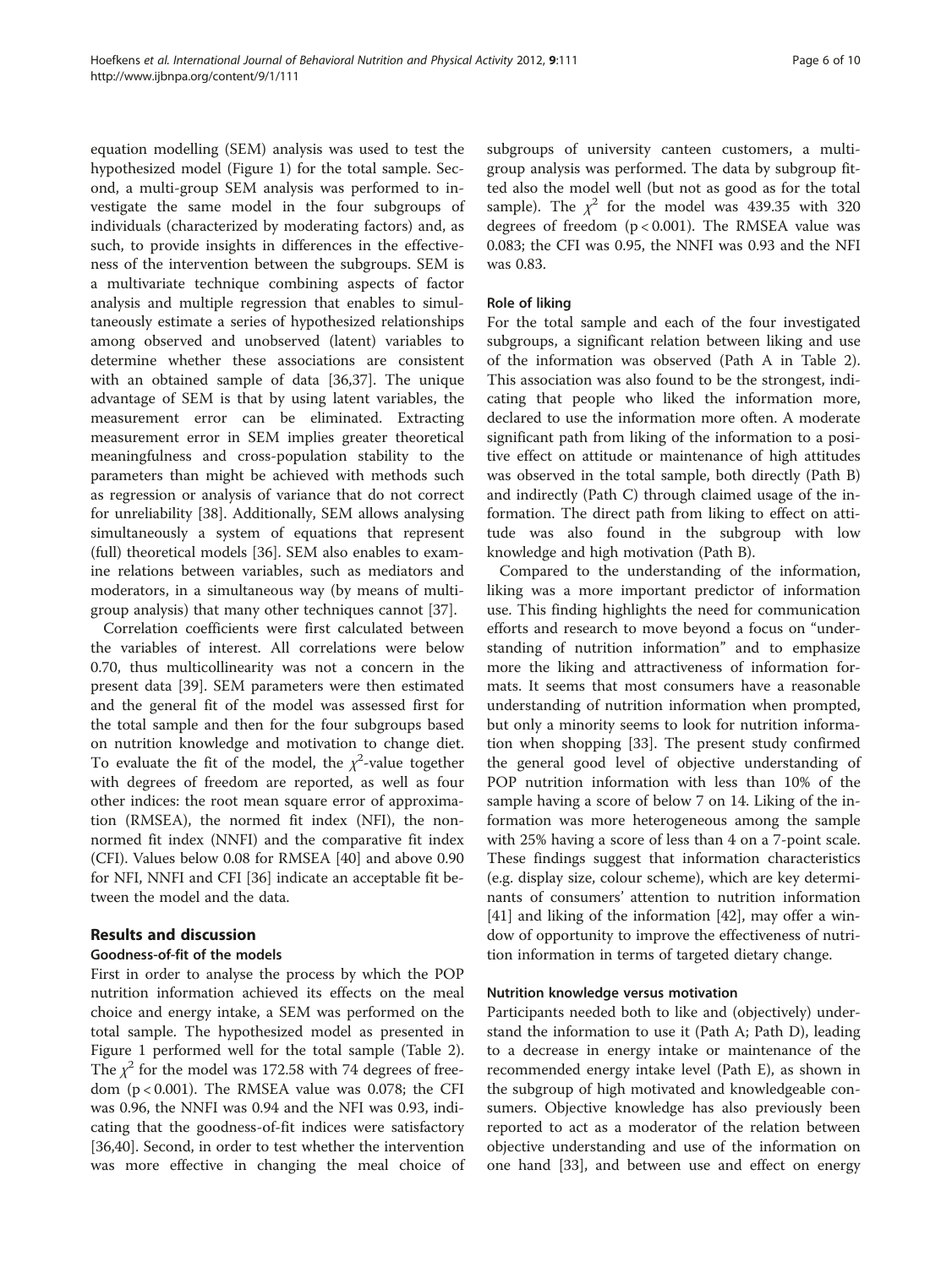| Construct                               | Path                       | Construct                               | People with low<br>knowledge and<br>high intention<br>$(n = 70)$ | People with high<br>knowledge and<br>high intention<br>$(n = 44)$ | <b>Total sample</b><br>$(n = 220)^{b}$ |
|-----------------------------------------|----------------------------|-----------------------------------------|------------------------------------------------------------------|-------------------------------------------------------------------|----------------------------------------|
| Liking of information                   | $\rightarrow^A$            | Use of information                      | 0.58                                                             | 0.90                                                              | 0.59                                   |
| Liking of information                   | $\rightarrow^B$            | Effect on attitude                      | 0.31                                                             |                                                                   | 0.29                                   |
| Use of information                      | $\rightarrow^C$            | Effect on attitude                      |                                                                  |                                                                   | 0.19                                   |
| Objective understanding of information  | $\rightarrow^D$            | Use of information                      |                                                                  | 0.38                                                              |                                        |
| Use of information                      | $\rightarrow^E$            | Effect on energy intake                 |                                                                  | 0.46                                                              |                                        |
| Subjective understanding of information | $\rightarrow^F$            | Use of information                      |                                                                  | $-0.27$                                                           |                                        |
| Objective understanding of information  | $\rightarrow$ <sup>G</sup> | Subjective understanding of information | 0.28                                                             |                                                                   | 0.20                                   |
| Subjective understanding of information | $\rightarrow^H$            | Effect on energy intake                 |                                                                  |                                                                   | $-0.18$                                |
| Subjective understanding of information | $\rightarrow'$             | Effect on subjective knowledge          |                                                                  |                                                                   | 0.17                                   |
| Use of information                      | $\rightarrow^J$            | Effect on subjective knowledge          |                                                                  |                                                                   | 0.24                                   |
| Effect on attitude                      | $\rightarrow^K$            | Effect on energy intake                 |                                                                  | 0.41                                                              |                                        |

<span id="page-6-0"></span>Table 2 Standardized solutions for hypothesized relationships between intervention, mediators and behavioural outcome for different groups<sup>a</sup>

<sup>a</sup>Only paths with at least one significant coefficient in any of the three models are included.

<sup>b</sup>Four individuals were removed from the sample because of incomplete information, leaving a final sample of 220 valid cases.

intake on the other hand [\[15](#page-8-0)]. Compared to this subgroup, the remainder of the total sample reported a significantly lower objective nutrition knowledge (p < 0.001). Although simplified nutrition information does not require detailed nutrition knowledge [[25\]](#page-8-0); some level of knowledge seems necessary to result in effective usage of the information [\[12](#page-8-0)]. Moreover, higher nutrition knowledge may also indicate a higher interest in nutrition and healthy eating [[43\]](#page-8-0). These findings suggest the need for more nutrition education.

A more important moderator of participants' responses to nutrition information was their motivation to change diet as illustrated by the outcome of the multigroup analysis, which was also consistent with previous studies [[44,45\]](#page-8-0). In addition to nutrition education, the challenge is to investigate how to motivate people (more) to change dietary habits.

# Objective versus subjective understanding of the posted information

The distinction between objective and subjective understanding was first made by Grunert & Wills [[23\]](#page-8-0), but no study thus far analyzed the importance of subjective understanding in explaining consumers' use of nutrition information. In this study, no significant association was found between subjective understanding and the use of the information, except for the subgroup with high knowledge and high motivation, for whom the relation was negative (Path F). A possible explanation was that the more knowledgeable participants were, the more they tended to underestimate their own performance compared with that of peers [[46\]](#page-8-0). In the total sample and in the subgroup of participants with low knowledge

and high motivation, a significant association between objective and subjective understanding was observed (Path G).

Moreover, for the total sample, subjective understanding was negatively associated with an effect on energy intake (Path H), but positively with an effect on subjective knowledge (Path I). This could indicate that an important segment of our sample was in a learning stage – hence, not (yet) ready for action – which is comparable to the motivational phase as defined by Renner and Schwarzer [[47\]](#page-9-0) and the contemplation or preparation stage of change described by Prochaska & Velicer [[48\]](#page-9-0). Our results suggest this learning path, but formal confirmation needs further investigation. Simultaneously, the same relations between subjective understanding and effect on energy intake on one hand and subjective knowledge on the other hand were observed in the subgroups with low motivation (results not shown), which indicated that part of this learning segment may probably never evolve to behavioural change because of a lack of personal motivation. Again the importance of personal motivation is highlighted.

# Intervention effect on subjective knowledge

An increase in subjective knowledge or maintenance of high subjective knowledge was found in the total sample to result from a higher use of the information (Path J), but not because of a higher objective understanding of the information. Subjective knowledge is usually defined as people's subjective perceptions of what or how much they know about a specific product compared with peers [[49,50\]](#page-9-0). In the present study, we did not measure the perceived knowledge of products but of skills (i.e. to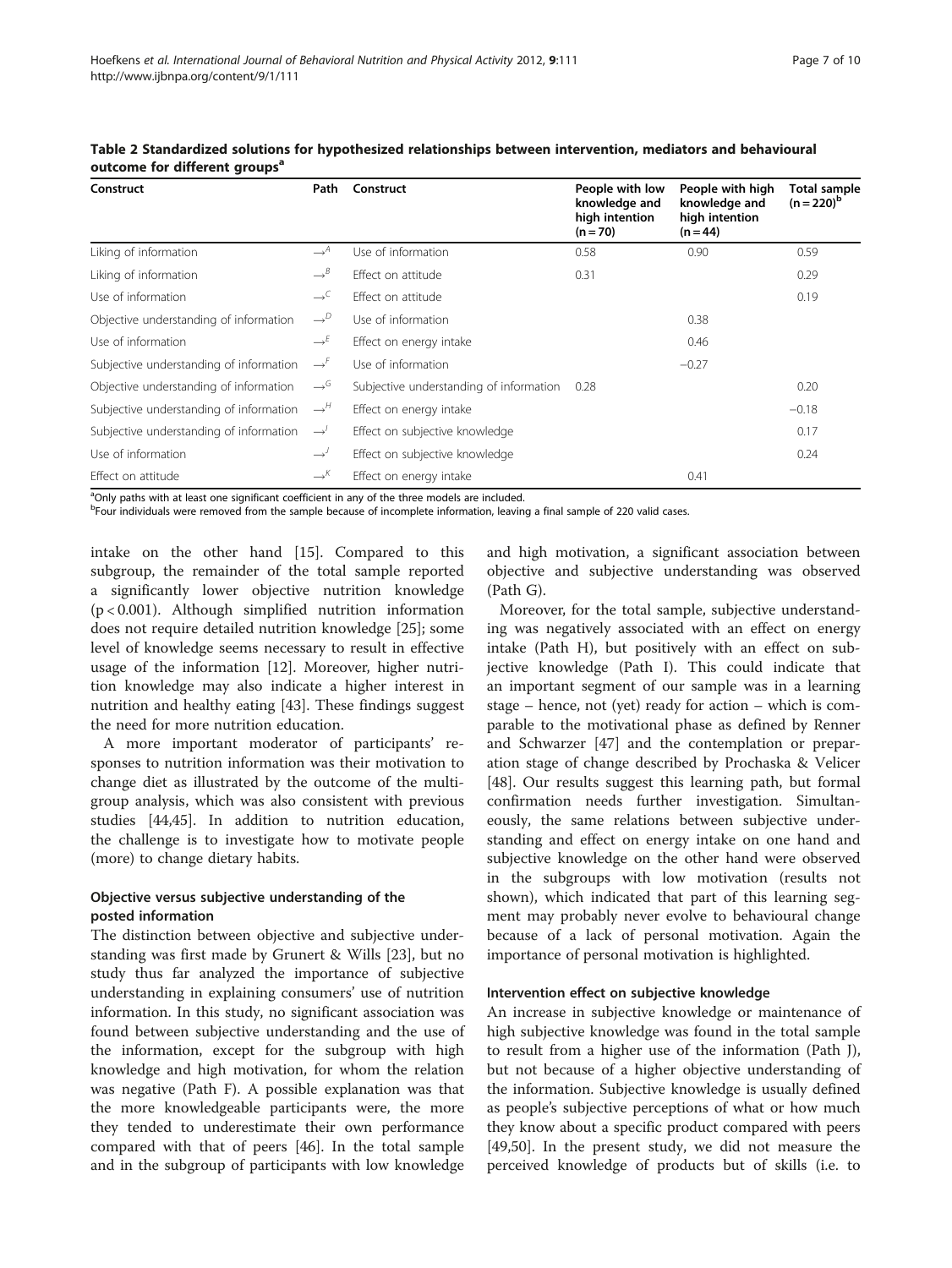evaluate the nutritional value and healthfulness of a food), which is often referred to as self-efficacy [\[51](#page-9-0)]. Previous studies have indicated that although nutrition information may not have an immediate effect on food choices and dietary intake, such information may act together with other factors to enhance consumers' selfefficacy and thereby increase the likelihood of healthier food choices being made later on [\[10,](#page-8-0)[52](#page-9-0)]. Therefore, a nutrition-information intervention that targets selfefficacy may, in the long run, lead to dietary changes.

# Relation between attitude and behaviour

The results for the subgroup of high motivated and knowledgeable consumers support a positive relation between attitude towards healthy eating and dietary behaviour (Path K) [\[53,54\]](#page-9-0). Again this suggests that some baseline level of nutrition knowledge may be necessary to translate a positive attitude into a lower energy intake. In general, the attitude towards healthy canteen meals decreased after posting the information (paired sample's *t*-test  $p < 0.001$ ). In both the baseline and follow-up periods healthy meal options or three-star meals constituted a minority of the overall meal offer at the canteens (i.e. about 5%). A previous study showed that most consumers seem to underestimate the nutritional quality of foods when eating out [\[6](#page-8-0)]. Therefore, a possible explanation for the negative change in attitude is the increase in canteen customers' awareness of the actual healthiness of the meals offered after posting the nutrition information. Improving this attitude by increasing the offer of healthy choices might therefore be an important step forward in the development of effective strategies for stimulating healthier meal choices.

# Strengths and limitations of the study

The major strength was the application of a new advanced approach to the evaluation of intervention effects in nutrition research. Another strength of the study was the careful follow-up of the daily food consumption of young adults and its determinants in a real-life setting. Some limitations should also be acknowledged. First, the use of a convenience sample limits the interpretation of the findings to its specific sampling frame. Extrapolation to other populations remains to be further validated. Second, the small sample size did not allow to use the midpoint of 4 to discriminate between participants with a high versus low intention to change their diet. Moreover, the limited sample size may have reduced the ability to detect significant differences in more personal factors with sufficient power. Third, the limited duration of follow-up did not permit evaluations of gradual behavioural changes and persistence of behavioural change over time. Fourth, regarding the hypothetical model, other sequences of hierarchical stages

than one from cognitive processing to a behavioural outcome, might have been valuable as well to explain the (in)effectiveness of the nutrition-information intervention. Therefore, further investigation of alternative sequences of hierarchical effects is recommended. A final limitation pertains to the choice of dependent variable where the energy intake from the canteen meal was used as a proxy for the star rating of the reported meal choice, which implies that the analyses do not directly map onto the failed intervention. For example, an individual may have intentions to increase his/her vegetable intake as a result of the intervention but this may not necessarily affect his/her energy intake from the meal. However, from all targeted nutrients/food group in the intervention (i.e. energy, saturated fat, salt and vegetable portion), the energy content had the highest discriminative power for the healthfulness of a meal choice [[9](#page-8-0)]. The main argument for not using meal choice as outcome measure, is that in that case the variance in the dependent variable would have been substantially reduced due to the conversion of an ordinal variable (i.e. star rating of a meal) into a categorical variable, resulting in a considerable loss of information.

# Conclusions

The proposed moderated mediation model of nutritioninformation effects contributed to a better understanding of the ineffectiveness of a nutrition-information intervention in university canteens. The model highlighted the importance of liking of the posted information. The nutrition information was more effective for the more motivated students and for those with a greater objective nutrition knowledge. Increasing students' motivation to change their diet and, to a lesser extent, their knowledge is recommended. Additionally, creating an eating environment with more healthy choices and attractive POP nutrition information complemented with the provision of nutrition education, is proposed for the development and implementation of effective nutrition-information strategies.

#### Abbreviations

HOE: Hierarchy-of-effects; POP: Point-of-purchase; SD: Standard deviation; SEM: Structural equation modelling; RMSEA: Root mean square error of approximation; NFI: Normed fit index; NNFI: Non-normed fit index; CFI: Comparative fit index.

### Competing interests

The authors declare that they have no competing interests.

#### Authors' contributions

CH conducted the data collection and processing. Furthermore, CH interpreted the data and drafted the manuscript. ZP performed the statistical analyses and participated in the data interpretation and drafting of the manuscript. WV and JVC revised the manuscript for important intellectual content. All authors contributed to the conceptualization and design of the study. All authors read and approved the final manuscript.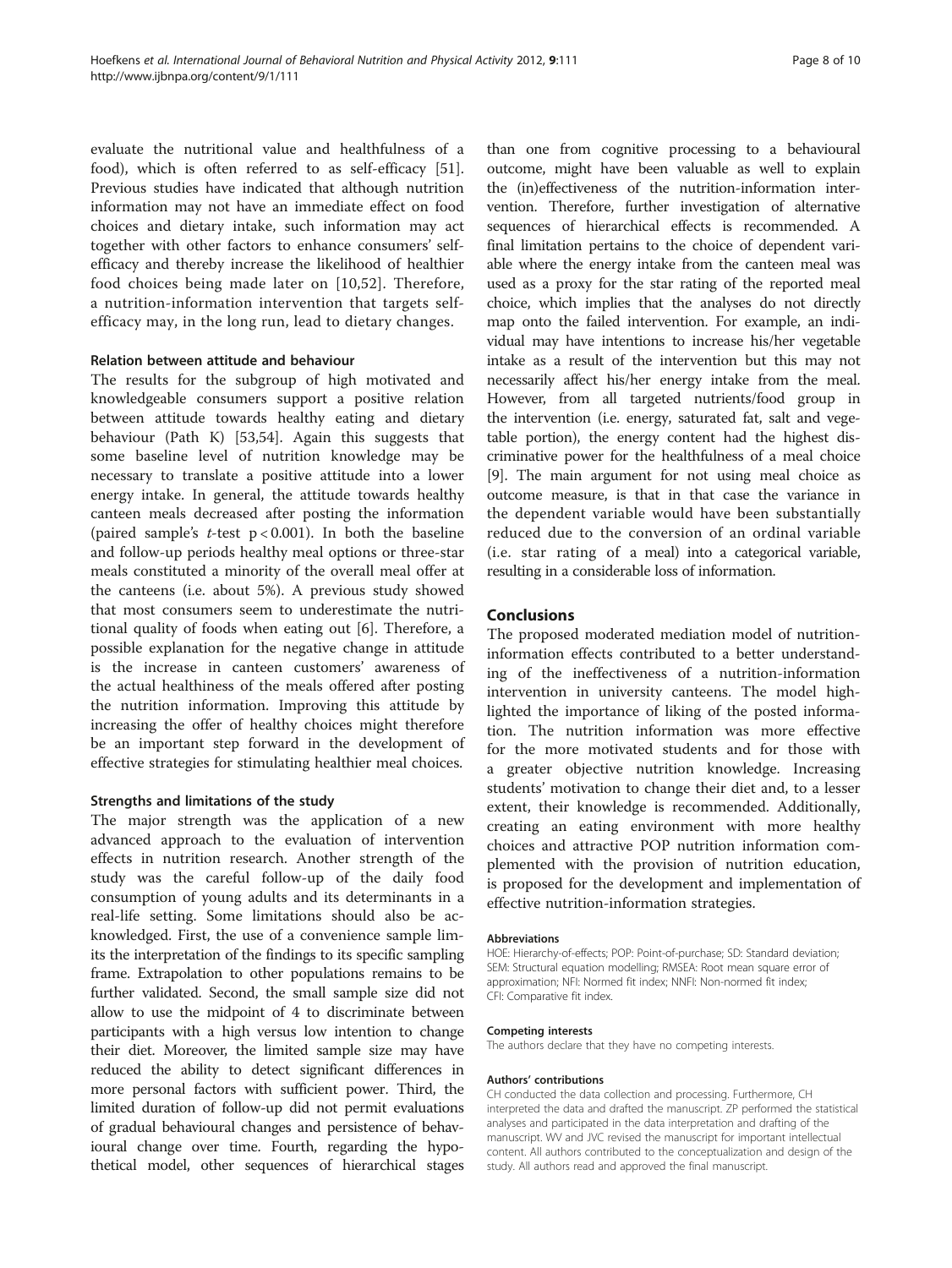#### <span id="page-8-0"></span>Acknowledgements

The authors gratefully acknowledge Prof. dr. Patrick Kolsteren and Carl Lachat for their contributions to the design of the intervention study. They also would like to thank Mr Paul Speeckaert and Mr Philiep Denis, the canteen staff of the Faculty of Bioscience Engineering and the Faculty of Psychology and Educational Sciences for their cooperation during the data collection. The authors would also like to thank the BOF (Bijzonder Onderzoeksfonds Universiteit Gent, Research Fund Ghent University) for its financial support.

#### Received: 13 October 2011 Accepted: 4 September 2012 Published: 11 September 2012

#### References

- 1. Brunt AR, Rhee YS: Obesity and lifestyle in US college students related to living arrangemeents. Appetite 2008, 51:615–621.
- 2. Levitsky DA, Halbmaier CA, Mrdienovic G: The freshman weight gain: a model for the study of the epidemic of obesity. Int J Obes (Lond) 2004, 28:1435–1442.
- 3. Nelson MC, Story M, Larson NI, Neumark-Sztainer D, Lytle LA: Emerging adulthood and college-aged youth: an overlooked age for weightrelated behavior change. Obesity (Silver Spring) 2008, 16:2205–2211.
- 4. Winkleby MA, Cubbin C: Changing patterns in health behaviors and risk factors related to chronic diseases, 1990–2000. Am J Health Promot 2004, 19:19–27.
- 5. CMM UGent: Rapport enquête studentenrestaurants Universiteit Gent [Report survey student restaurants Ghent University]. Ghent: Committee Marketing and Menu of the student restaurant of Ghent University; 2009.
- 6. Burton S, Creyer EH, Kees J, Huggins K: Attacking the obesity epidemic: The potential health benefits of providing nutrition information in restaurants. Am J Public Health 2006, 96:1669–1675.
- 7. Kiollesdal MR, Holmboe-Ottesen G, Wandel M: Frequent use of staff canteens is associated with unhealthy dietary habits and obesity in a Norwegian adult population. Publ Health Nutr 2011, 14:133–141.
- 8. Lachat CK, Huybregts LF, Roberfroid DA, Van Camp J, Remaut-De Winter AME, Debruyne P, Kolsteren PW: Nutritional profile of foods offered and consumed in a Belgian university canteen. Publ Health Nutr 2009, 12:122–128.
- Hoefkens C, Lachat C, Kolsteren P, Van Camp J, Verbeke W: Posting pointof-purchase nutrition information in university canteens does not influence meal choice and nutrient intake. Am J Clin Nutr 2011, 94:562–570.
- 10. Holdsworth M, Haslam C: A review of point-of-choice nutrition labelling schemes in the workplace, public eating places and universities. J Hum Nutr Diet 1998, 11:423–445.
- 11. Lavidge RJ, Steiner GA: A model for predictive measurements of advertising effectiveness. J Mark 1961, 25:59–62.
- 12. Verbeke W: Impact of communication on consumers' food choices. Proc Nutr Soc 2008, 67:281–288.
- 13. Engel JF, Kollat DT, Blackwell RD: Consumer behavior. New York: Holt, Rinehart & Winston; 1968.
- 14. Blackwell RD, Miniard PW, Engel JF: Consumer behavior. Ohio: South-Western College Pub; 2005.
- 15. Drichoutis AC, Lazaridis P, Nayga RM: Consumers' use of nutrition labels: a review of research studies and issues. Acad Mark Sci Rev 2006, 9:1-22.
- 16. Moorman C, Matulich E: A model of consumers preventive health behaviors - the role of health motivation and health ability. J Consum Res 1993, 20:208–228.
- 17. MacKinnon DP, Fairchild AJ, Fritz MS: Mediation analysis. Annu Rev Psychol 2007, 58:593–614.
- 18. Kristal AR, Glanz K, Tilley BC, Li SH: Mediating factors in dietary change: Understanding the impact of a worksite nutrition intervention. Health Educ Behav 2000, 27:112–125.
- 19. Lockwood CM, DeFrancesco CA, Elliot DL, Beresford SAA, Toobert DJ: Mediation analyses: Applications in nutrition research and reading the literature. J Am Diet Assoc 2010, 110:753–762.
- 20. Belgian Health Council: Voedingsaanbevelingen voor Belgie: Herziene versie [Dietary guidelines for Belgium: Revised version]. Brussels: Belgian Health Council; 2009.
- 21. Belgian National Food and Health Plan: Mandate project: Food product references to the Belgian National Food and Health Plan (NFHP) nutritional

objectives (Final version). Brussels: Belgian National Food and Health Plan; 2007.

- 22. Independent Scientific Committee My Choice: Productcriteria Ik Kies Bewust (Versie 3.3) [Nutrition criteria My Choice (Version 3.3)]. Brussels: Independent Scientific Committee My Choice: 2008.
- 23. Grunert KG, Wills J: A review of European research on consumer response to nutrition information on food labels. J Publ Health 2007, 15:385–399.
- 24. Almanza BA, Hsieh HMY: Consumer preferences among nutrition labeling formats in a restaurant. J Am Diet Assoc 1995, 95:83–85.
- 25. Feunekes GI, Gortemaker IA, Willems AA, Lion R, Van den Kommer M: Frontof-pack nutrition labelling: Testing effectiveness of different nutrition labelling formats front-of-pack in four European countries. Appetite 2008, 50:57–70.
- 26. Obayashi S, Bianchi LJ, Song WO: Reliability and validity of nutrition knowledge, social-psychological factors, and food label use scales from the 1995 Diet and Health Knowledge Survey. J Nutr Educ Behav 2003, 35:83–92.
- 27. Fitzgerald N, Damio G, Segura-Perez S, Perez-Escamilla R: Nutrition knowledge, food label use, and food intake patterns among Latinas with and without type 2 diabetes. J Am Diet Assoc 2008, 108:960-967.
- 28. Pieniak Z, Verbeke W, Scholderer J: Health-related beliefs and consumer knowledge as determinants of fish consumption. J Hum Nutr Diet 2010, 23:480–488.
- 29. Acharya RN, Patterson PM, Hill EP, Schmitz TG, Bohm E: An evaluation of the "TrEAT Yourself Well" restaurant nutrition campaign. Health Educ Behav 2006, 33:309–324.
- 30. Anderson JC, Gerbing DW: Structural equation modeling in practice a review and recommended 2-step approach. Psychol Bull 1988, 103:411–423.
- 31. Baumgartner H, Homburg C: Applications of structural equation modeling in marketing and consumer research: A review. Int J Res Mark 1996, 13:139–161.
- 32. Bergkvist L, Rossiter JR: The predictive validity of multiple-item versus single-item measures of the same constructs. J Market Res 2007, 44:175–184.
- 33. Grunert KG, Fernandez Celemin L, Wills J, Storcksdieck genannt Bonsmann S, Nureeva L: Use and understanding of nutrition information on food labels in six European countries. J Publ Health 2010, 18:261–277.
- 34. Ajzen I: Constructing a TPB questionnaire: conceptual and methodological considerations. http://socgeo.ruhosting.nl/html/files/spatbeh/tpb. measurement.pdf.
- 35. Jöreskog KG, Sörbom D: LISREL 7: A guide to the program and applications. Chicago: IL SPSS Inc.; 1989.
- 36. Bollen KA: Structural equations with latent variables. New York: Wiley; 1989.
- 37. Hair J, Black W, Babin B, Anderson R, Tatham R: Multivariate data analysis. New Jersey: Pearson Education, Inc.; 2006.
- 38. Stephenson MT, Holbert RL, Zimmerman RS: On the use of structural equation modeling in health communication research. Health Commun 2006, 20:159–167.
- 39. Tabachnick BG, Fidell LS: Using Multivariate Statistics. 4th edition. Massachusetts: Allyn & Bacon; 2001.
- 40. Browne M, Cudeck R, Bollen K, Long J: Testing structural equation models. Alternative ways of assessing model fit. Newbury Park: CA: Sage; 1993:136–162.
- 41. Bialkova S, van Trijp H: What determines consumer attention to nutrition labels? Food Qual Prefer 2010, 21:1042–1051.
- 42. Berning JP, Chouinard HH, Manning KC, McCluskey JJ, Sprott DE: Identifying consumer preferences for nutrition information on grocery store shelf labels. Food Policy 2010, 35:429–436.
- 43. Worsley A: Nutrition knowledge and food consumption: can nutrition knowledge change food behaviour? Asia Pac J Clin Nutr 2002, 11:S579–S585.
- 44. Keller SB, Landry M, Olson J, Velliquette AM, Burton S, Andrews JC: The effects of nutrition package claims, nutrition facts panels, and motivation to process nutrition information on consumer product evaluations. J Publ Pol Market 1997, 16:256–269.
- 45. Moorman C: The effects of stimulus and consumer characteristics on the utilization of nutrition information. J Consum Res 1990, 17:362–374.
- 46. Battistelli P, Cadamuro A, Farneti A, Versari A: Do university students know how they perform? Int Electr J Elem Educ 2009, 2:180-198.